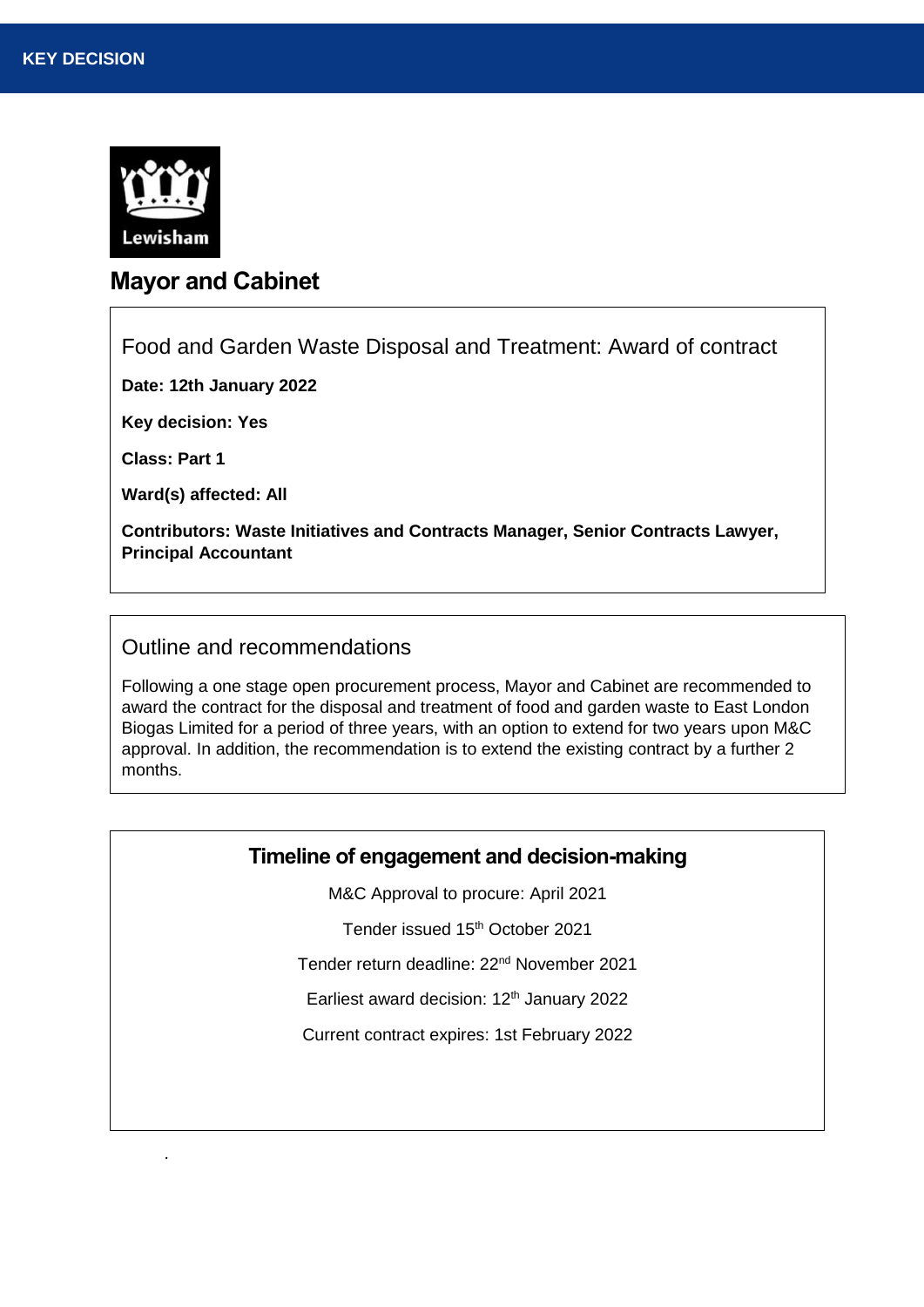#### **Summary**

- 1.1. The Council currently has a contract with Veolia UK for the disposal and treatment of food and garden waste, which expires  $1<sup>st</sup>$  February 2022 and thus a full tender process was required.
- 1.2. Following a one stage open procurement process two tenders were submitted. After evaluation of the tenders East London Biogas Limited is now recommended for acceptance.

#### **Recommendations**

- 1.3. Mayor and Cabinet are recommended to:
	- 2.1.1 Award the contract to East London Biogas Limited for the provision of the disposal and treatment of the food waste and garden waste based on their tender, for a period of three years with a extension for another two years upon M&C agreement at an estimated annual cost of £240,498.
	- 2.1.2 Extend the current contract for a further two months until 31<sup>st</sup> March 2022 at an estimated cost of £140,000.

#### **Policy Context**

- 3.1 The Waste Strategy for England "Our Waste, Our Resources: A Strategy for England" was published in December 2018. This strategy states that by 2035 65% of municipal waste should be recycled.
- 3.2 In May 2018, the Mayor of London published his London Environment Strategy. The Strategy sets out objectives, targets, and policies for the effective management of London's municipal waste and accelarate the transition to a circular economy. The Strategy's waste objectives, targets and minimum service levels for London are:
	- a) Objective 7.1 drive resource efficiency to significantly reduce waste focussing on food waste and single use packaging.
	- b) Objective 7.2 maximise recycling rates
	- c) Objective 7.3 reduce the environmental impact of waste activities (greenhouse gas emissions and air pollutants)
	- d) Objective 7.4 maximise local waste sites and ensure London has sufficient infrastructure to manage all the waste it produces
- 3.3 London-wide targets:
	- a) To cut food waste and associated packaging waste by 50 per cent per person by 2030
	- b) To achieve a 65 per cent municipal waste recycling rate by 2030, including a 50% recycling rate for local authority collected waste (LACW) by 2025
	- c) To send zero biodegradable or recyclable waste to landfill by 2026
	- d) London to manage net 100 per cent of all the waste it produces by 2026
	- e) Minimum level of household waste recycling service:
- 3.4 Strategy proposal 7.2.1. a sets a mimimum level of service for household waste recycling that waste authorities should deliver by 2020, being that all properties with kerbside recycling collections should receive a separate food waste collection service and that all properties should receive a collection of, at a minimum, the six primary dry materials; glass, cans, paper, card, plastic bottles, and mixed rigid plastics (pots, tubs, and trays).

#### **Is this report easy to understand?** Please give us feedback so we can improve. Go to<https://lewisham.gov.uk/contact-us/send-us-feedback-on-our-reports>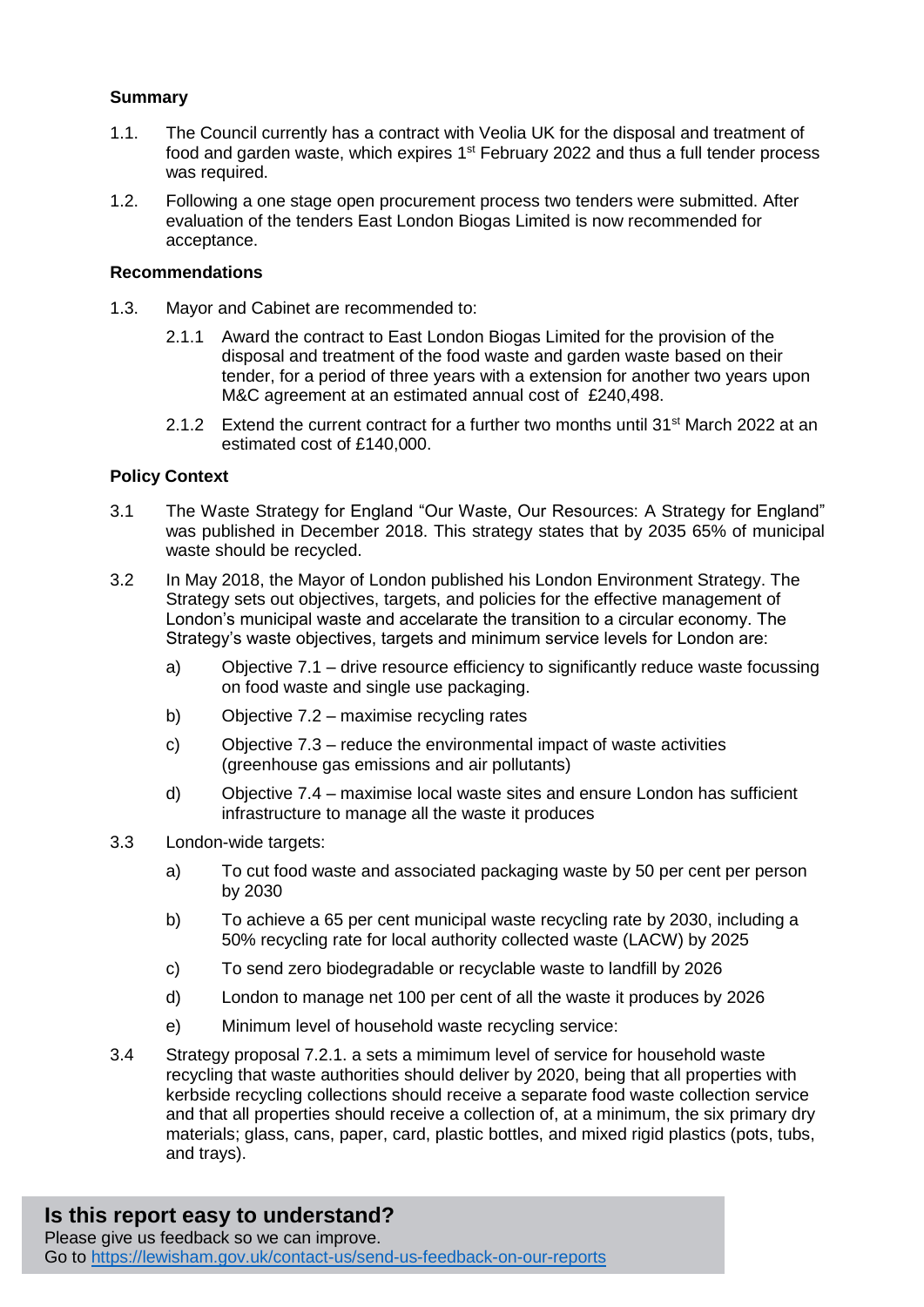- 3.5 In addition, the GLA Act 2007 provided the Mayor of London and the GLA with new powers and roles, which meant that London's waste authorities will be required to be in "great conformity" with the Mayor's municipal waste management strategy, backed up by the Mayor's power of direction.
- 3.5 In our corporate strategy, the Council made a commitment to making Lewisham greener. Successfully making Lewisham greener involves taking better care of our local environment and the planet and dealing with recyclable waste more efficiently will help the Council to deliver this outcome.
- 3.6 The context for the above is the EU Waste Framework Directive introduced in 2009 and revised in 2010, which provides the legislative framework for the collection, transport, recovery, and disposal of waste. The Waste (England and Wales) Regulations 2011 were introduced to deliver on the 2008 Directive, and the Waste (England and Wales) (Amendment) Regulations 2012 replaced the earlier version to address the 2010 revision of the Directive. The regulations equire member states to take appropriate measures to encourage the prevention or reduction of waste production and to adhere to the waste hierarchy when disposing of waste.
- 3.7 Increasing the participation and effectiveness of the recycling collection services is considered an essential element of the Council's approach to managing waste and recycling. Through this contract, the Council expects the successful provider to fully support the Council's education and awareness-raising initiatives and help the Council explore opportunities to improve recycling services.
- 3.8 Lewisham, along with all other Local Authorities, have engaged with and recently provided input into the 4 recent Government consultations around recycling. They responded to the consultations around the Deposit Return Scheme, Consistency across boroughs, Extended Producer Responsibility and Plastic Tax. As these proposals have a wide-ranging impact for local authorities, it was important that local authorities took the opportunity to help the Government implement a set of policy measures that are ambitious, transformative, and will deliver in practice.
- 3.9 In line with these consultations, and the UK's increasing concern for disposal, specifically plastics, it is important that the end destinations of all materials are fully auditable and compliant with the Environment Agency regulations.
- 3.10 The proposals set out in this report will assist the Council to deliver against this policy context by separately collecting food and garden waste as part of the Consistency Consultation measures.

### **4. Background**

- 4.1 This contract is for the disposal and treatment of food and garden waste. This is in line with the Mayor of London's minimum level of service for household recycling. The Council are looking for a contractor that can accept and process both the food waste and the garden waste. These however will be delivered to the contractors site in separate vehicles.
- 4.2 Lewisham's current arrangement is a contract with Veolia UK that has been in place from January 2019. Officers have been satisfied with the level of service provided during the contract. The contract is valued at an estimated annual cost of £930,000 During this contract, the Council delivered the food and garden waste in the same collection vehicles.
- 4.3 Following measures outlined in the recent Consistency Consultation by DEFRA, the Government are now looking to local authorities to collect food and garden waste sepaterely in a bid to reduce the amount of food waste going to landfill, where it releases harmful greenhouse gases. Separate deliveries also offers more options with regard to treatments of the waste streams. Being mixed, the waste was treated by in vessel composting (IVC). With the waste streams being separeated, there are options

## **Is this report easy to understand?**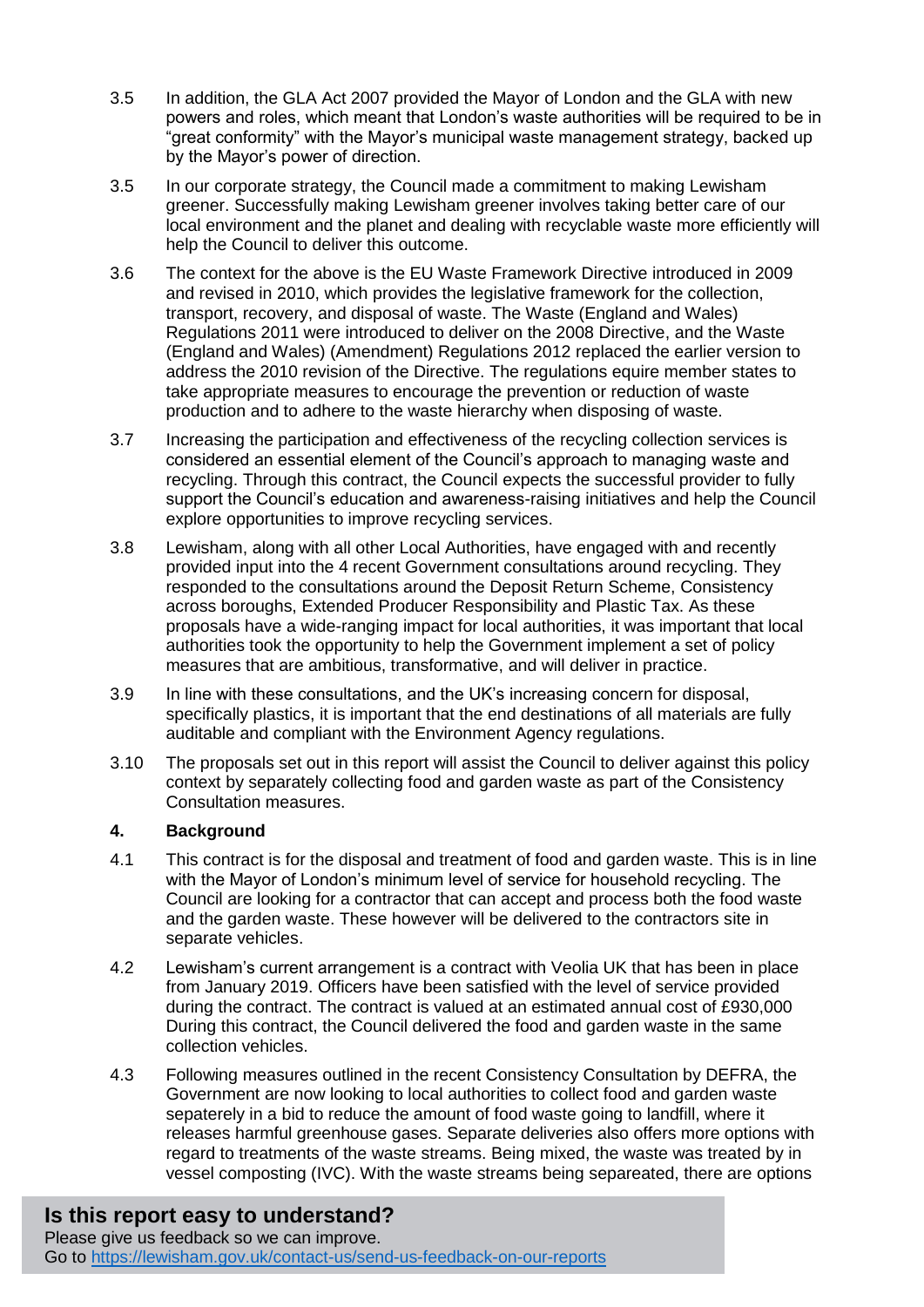for the food to go onto anaerobic digestion (AD) treatment. This generates biogas for the energy market. The garden waste can go on for composting. With the current contract ending, it provided an opportunity for the Council to implement the separate collections of it is food and garden waste services.

- 4.4 The procurement for the disposal and treament of Lewisham's food and garden waste requested bidders to provide information in the following areas:
	- a) Service Delivery
	- b) Quality and Operational Competence
	- c) Service Development
	- d) Health and Safety & Covid-19
	- e) Social Value
	- f) Environment & Sustainability
	- g) Equality, Diversity & Inclusion
	- h) GDPR (General Data Protection Regulation) and Data Handling
	- i) Climate Change
- 4.5 The successful provider will be required to work in partnership with the Council to ensure maximum recycling performance is achieved through this contract. They will also be required to monitor contamination levels particulary in relation to the amount of plastic bags that are used by residents for the containment of the food waste prior to it going in the food caddies. The Council shall be notified, with photographic evidence of the nature and quantity of contamination within a specified timeframe so that measures can be taken to identify rounds and streets. This will enable the Council to conduct a more targeted approach with communications to reduce the problem.
- 4.6 It is expected that the successful provider will begin provision of the service in March 2022. The contract is for an initial period of 3 years, with the possibility of an extension of an additional 2 years, at the Council's discretion.

#### **5. Procurement Arrangements**

- 5.1 The placement of an advertisement in the Find a Tender Sevice was on  $19<sup>th</sup>$  October 2021.
- 5.2 Prior to the procurement process, a soft market testing exercise was undertaken to better understand the market and gain feedback to make the contract more attractive. 9 organisations particpated in the soft market testing exercise.
- 5.3 Two organisations returned a tender bid on 22nd November 2021. A synopsis of the bids is set out in the Part 2 report.
- 5.4 The following crtieria were assessed during the evaluation process:

| Financial                                   | 50%   |
|---------------------------------------------|-------|
| <b>Service Delivery</b>                     | 13%   |
| <b>Quality &amp; Operational competence</b> | 11%   |
| Service Development                         | 9%    |
| Health & Safety                             | 3%    |
| Social Value                                | 10%   |
| <b>Environment &amp; Sustainability</b>     | 3%    |
| Equalities                                  | $1\%$ |

# **Is this report easy to understand?**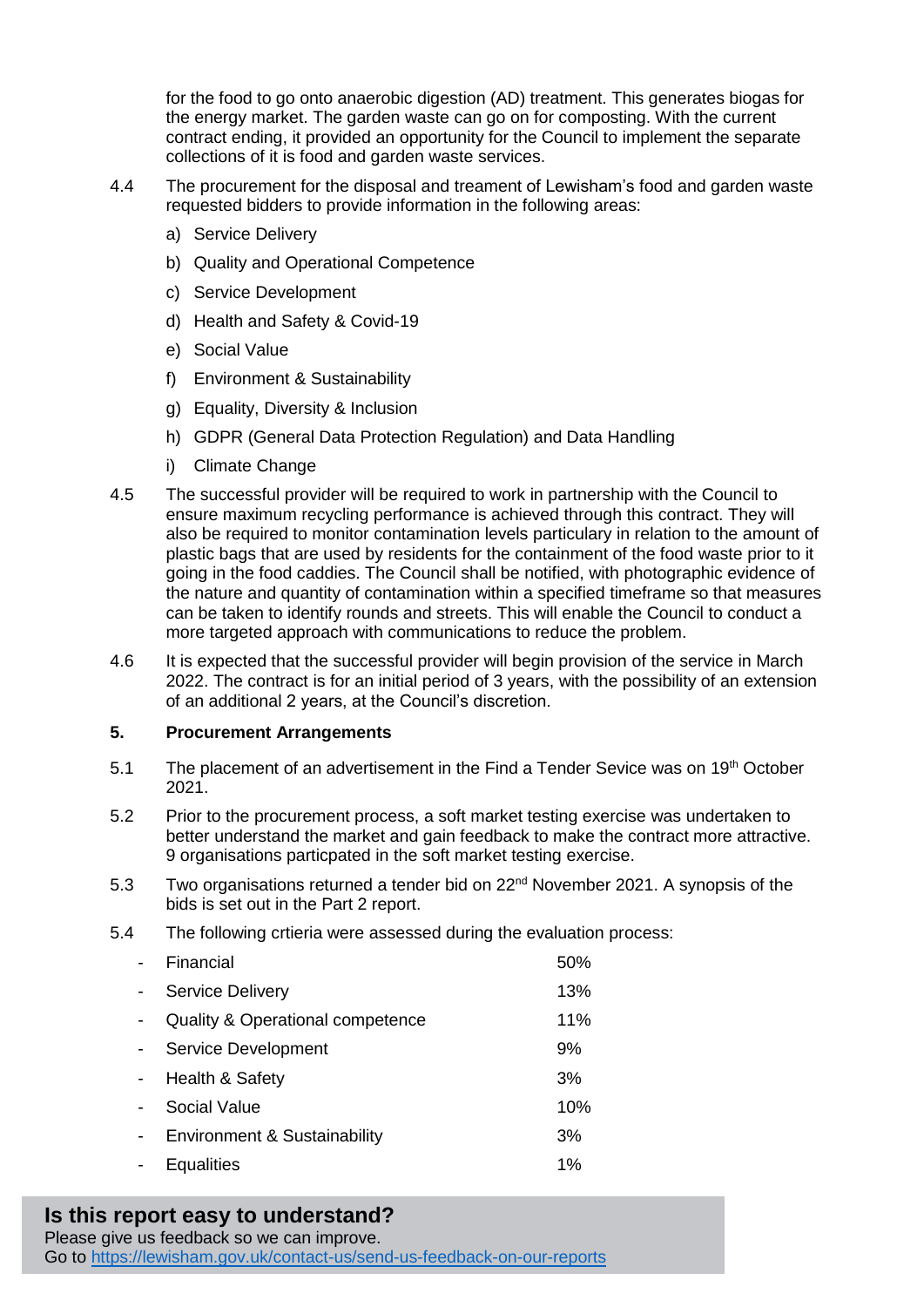- 5.5 The criteria have been weighted 50% for financial and 50% quality, to reflect the need to secure services with eqitable provision towards value for money and providing overall service quality standards by setting a competency threshold in critical areas.
- 5.6 The bidders were asked to complete a Standard Selection Questionnaire.
- 5.7 In accordance with 'Best Value', the specification produced for the contract was 'output based'. Tenderers were asked to submit a description of their proposals in the form of Method Statements, to test tenderers' understanding of service requirements. These included proposals for assisting the Council in delivering continuous improvements.
- 5.8 The Method Statements were assessed under the non-financial crtieria and those provided by the successful tenderer will form part of the contract documentation against which their performance will be monitored.
- 5.9 In terms of the financial aspects of the bids, those tendering were asked to provide a gate fee for each of the waste streams (food and garden waste). The expectation was that this would result in a charge per tonne to the Council for both food and garden waste.

#### **6. Conclusion**

- 6.1 Lewisham's new Waste Management Strategy is committed to making reductions through innovation and new ways of managing its waste. Working in partnership with ELBL offers a more innovative approach from how the Council previously managed its food waste collections.
- 6.2 The Council is taking a lead amongst its peers in taking the initiative, based on the future consistency measures, to take advantage of low prices currently being offered by anaerobic digestion (AD) companies.
- 6.3 The ELBL contract will enable the Council to move forward with its Priority 1 of the new Waste Management Strategy measures to broaden food waste collections to estates, Council facilities and businesses.
- 6.4 Priority 5 measures are in line with the carbon reducing initiatives of ELBL. As well as zero landfilling, the new contract will be key in diverting food waste from incineration to generate green electricity to play its part in helping Lewisham to achieve its ambition to be carbon neutral by 2030.
- 6.5 The credit safe report for East London Biogas identifies the company as a 'moderate risk', covered with a parent company guarantee. COVID would have impacted the company due to the closures of food and hospitality businesses during lock down and this is reflected in the company accounts. The company report shows a moderate risk and there has been a notable improvement.
- 6.6 As part of the contracting process and to provide assurance, the Council will robustly monitor the contract, monitor credit safe reports, and ensure that the Parent Company guarantee is provided before contract commencement as a tier one contract. Whilst there is a moderate risk with the company, it is still recommended that the Council appoint ELBL as this aligns with the direction of travel with the new Waste Management Strategy.
- 6.7 Future consistency measures will see more local authorities separating food and garden waste which will lead to greater demand for AD and result in increased gates fees. London has limited AD facilities and capacity, so a SME like ELBL in securing a local authority contract guarantees tonnages and a sizable, consistent feedstock of food waste.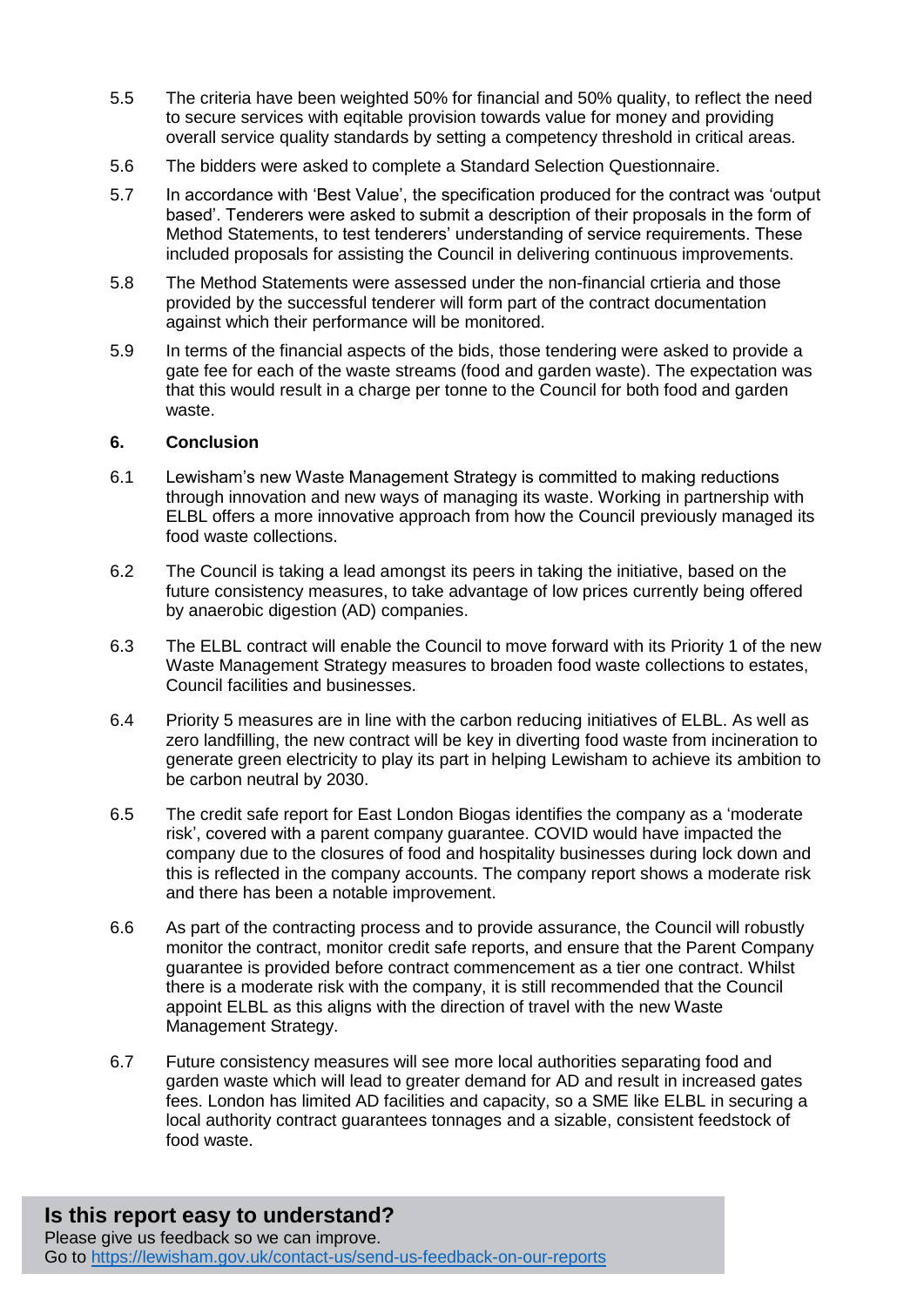- 6.8 The reasons for preferring the bid of East London Biogas are set out with the synopsis of the bids in the Part 2 report.
- 6.9 A two-month extension to the current contract has been requested to ensure the Council are given enough time to make the transitional arrangements from Veolia to ELBL. The operations team need to review the collection rounds now that food and garden waste will be collected separately. All this during Covid restrictions and driver shortages.

#### **7. Financial implications**

- 7.1 This report is seeking the approval of Mayor and Cabinet to award the contract for the disposal and treatment of the food waste and garden waste to East London Biogas Limited (ELB), for a period of three years with a possible extension for another two years at an estimated annual cost of £240,498, with estimated operational costs of £180k. This will be funded by the Waste Services budget within the Public Realm service area.
- 7.2 The report is also seeking approval to extend the current contract with Veolia UK by two months, to the end of March 2022, at an estimated cost of £140k. This will be contained with the services budget. This can be funded within the current service budget and within the reported outturn position for the year.
- 7.3 The current contract for Food and Garden Waste disposal is with Veolia UK and is at an annual cost of £930k, with operational costs of approximately £90k. The proposal to award the new contract to ELB presents the opportunity to generate savings in line with the 2022/23 environmental services review, which has a savings target of £897k.
- 7.4 East London Biogas Limited, a private limited company, has a current credit risk score of 48, which is considered to be a moderate risk (any company with a score under 40 would be considered by the Council to be a high risk). It is worth noting that the company's score has improved as it was as low as 20 this time last year and would have been considered as a high risk.
- 7.5 The company's financial statements for 2020 show that at the balance sheet date the company had significant net liabilities and a deficit profit and loss reserve. These financial results are not a single year occurrence, a similar pattern can be seen in previous financial years. The company's Going Concern statement says that it did not cease trading during lockdown but operating activities and turnover continued at a reduced level during the pandemic. The parent company is injecting additional funding to support the business this year.
- 7.6 Due to the financial position of EBL, it is prudent to ask the company to provide a parent company guarantee to provide further security to the Council in awarding this company the contract. ELB is prepared to provide such a guarantee from its parent company Whitchurch AD Ltd on contract sign off. This should address the business going concern risk during the term of the contract as outlined in paragraph 6.6 above.

### **8 Legal implications**

- 8.1 The Council's Constitution contains requirements about how to procure and manage contracts. These are in the Contract Procedure Rules (Constitution Part IV). Further, as the value of the contract exceeds the financial threshold for procuring (formerly under OJEU now under Find a Tender) , the Public Contracts Regulations 2015 (the Regulations) applied to this procurement. As such, the Council had to carry out a full procurement process in accordance with the Regulations.
- 8.2 The report proposes the award of a contract to East London Biogas Limited for a period of three years with an option to extend for a further two years. The potential value of the new contract, including the 2 year extension option, exceeds £500,000,

# **Is this report easy to understand?**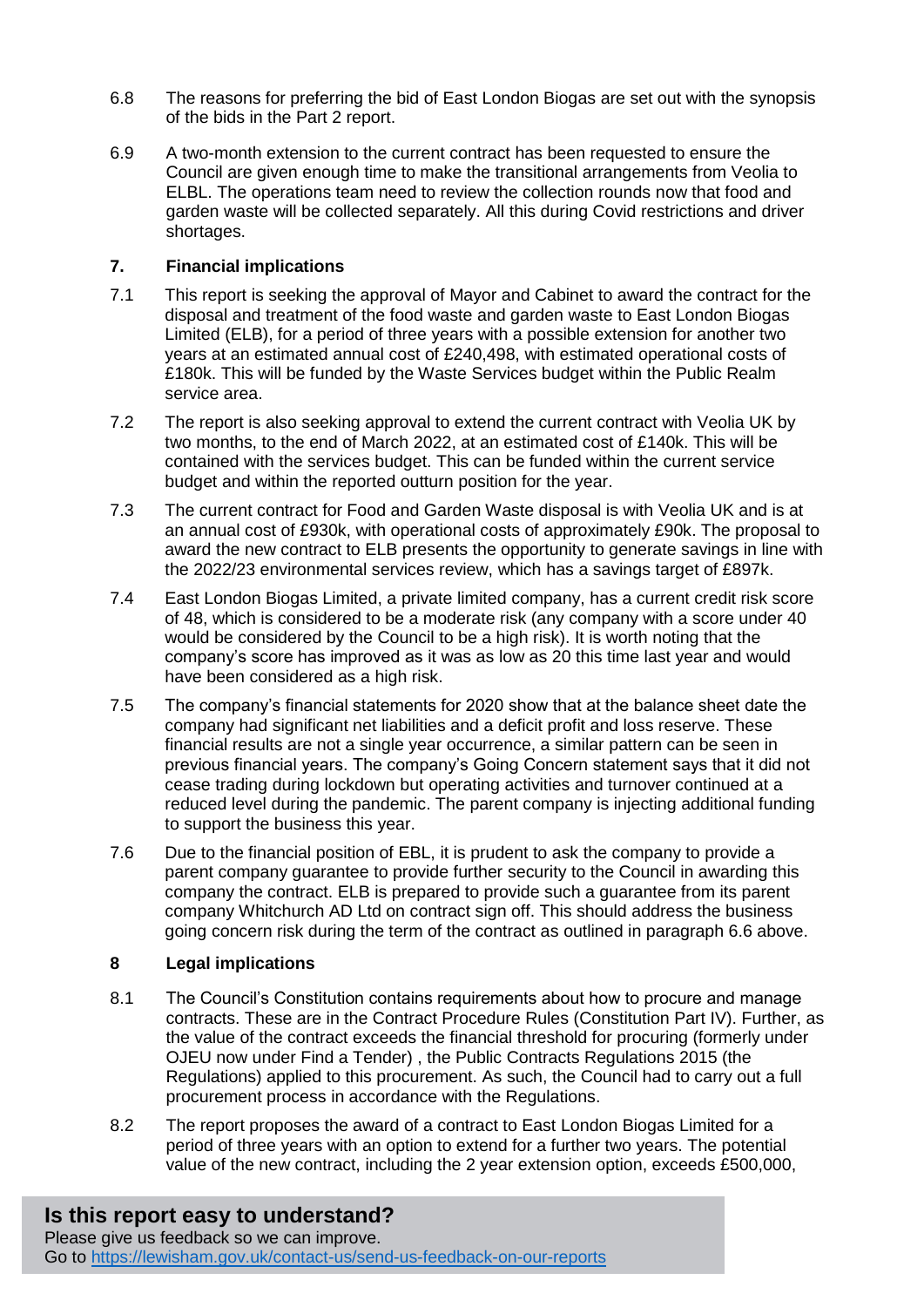which means that this is a Category A contract for the purposes of the Council's Contract Procedure Rules and one which is to be awarded by Mayor and Cabinet.

- 8.3 This contract has been externally and openly advertised as required by the Regulations and the Council's Constitution. If the proposal to award the contract is approved, an award notice must be published in the prescribed form.
- 8.4 The report explains the evaluation approach and process applied to the bid and the reasons for recommending the successful bid for approval. Two bids were received, officers have set out in the report that the recommended bidder demonstrated and evidenced that they meet the Council's requirements.
- 8.5 This decision is a Key Decision under Article 16.2 (c) (xxiii) of the Constitution as it has a value of more than £200,000. It is therefore required to be contained in the current Key Decision Plan.
- 8.6 In terms of the proposed extension of the current contract, under the Council's Contract Procurement Rules extensions can be made under rule 17. This includes where there are necessary changes to purchase new works, services or supplies from the contractor and not included in the original procurement. This can only be relied on where a change of contractor would cause significant inconvenience (or substantial duplication of cost) or, a change of contractor cannot be made for economic or technical reasons. In addition, the change must not result in an increase in price of more than 50%. This price limit applies to each separate change however, it must not be used as a means of circumventing the procurement rules. The proposed decision to extend the existing contract is not a key decision.
- 8.6 The Equality Act 2012 (the Act) introduced a new public sector equality duty (the equality duty or the duty). It covers the following nine protected characteristics: age, disability, gender reassignment, marriage and civil partnership, pregnancy and maternity, race, religion or belief, sex, and sexual orientation.

In summary, the Council must, in the exercise of its functions, have due regard to the need to:

- Eliminate unlawful discrimination, harassment and victimisation and other conduct prohibited by the Act.
- Advance equality of opportunity between people who share a protected characteristic and those who do not.
- Foster good relations between people who share a protected characteristic and those who do not.
- 8.7 The duty continues to be a "have regard duty," and the weight to be attached to it is a matter for the Mayor, bearing in mind the issues of relevance and proportionality. It is not an absolute requirement to eliminate unlawful discrimination, advance equality of opportunity or foster good relations.
- 8.8 The Equality and Human Rights Commission has issued Technical Guidance on the Public Sector Equality Duty and statutory guidance entitled Practice." The Council must have regard to the statutory code in so far as it relates to the duty and attention is drawn to Chapter 11 which deals particularly with the equality duty. The Technical Guidance also covers what public authorities should do to meet the duty. This includes steps that are legally required, as well as recommended actions. The guidance does not have statutory force but nonetheless regard should be had to it, as failure to do so without compelling reason would be of evidential value. The statutory code and the technical guidance can be found at:

[http://www.equalityhumanrights.com/legal-and-policy/equality-act/equality-actcodes](http://www.equalityhumanrights.com/legal-and-policy/equality-act/equality-actcodes-)ofpractice-and-technical-guidance/

**Is this report easy to understand?** Please give us feedback so we can improve. Go to<https://lewisham.gov.uk/contact-us/send-us-feedback-on-our-reports>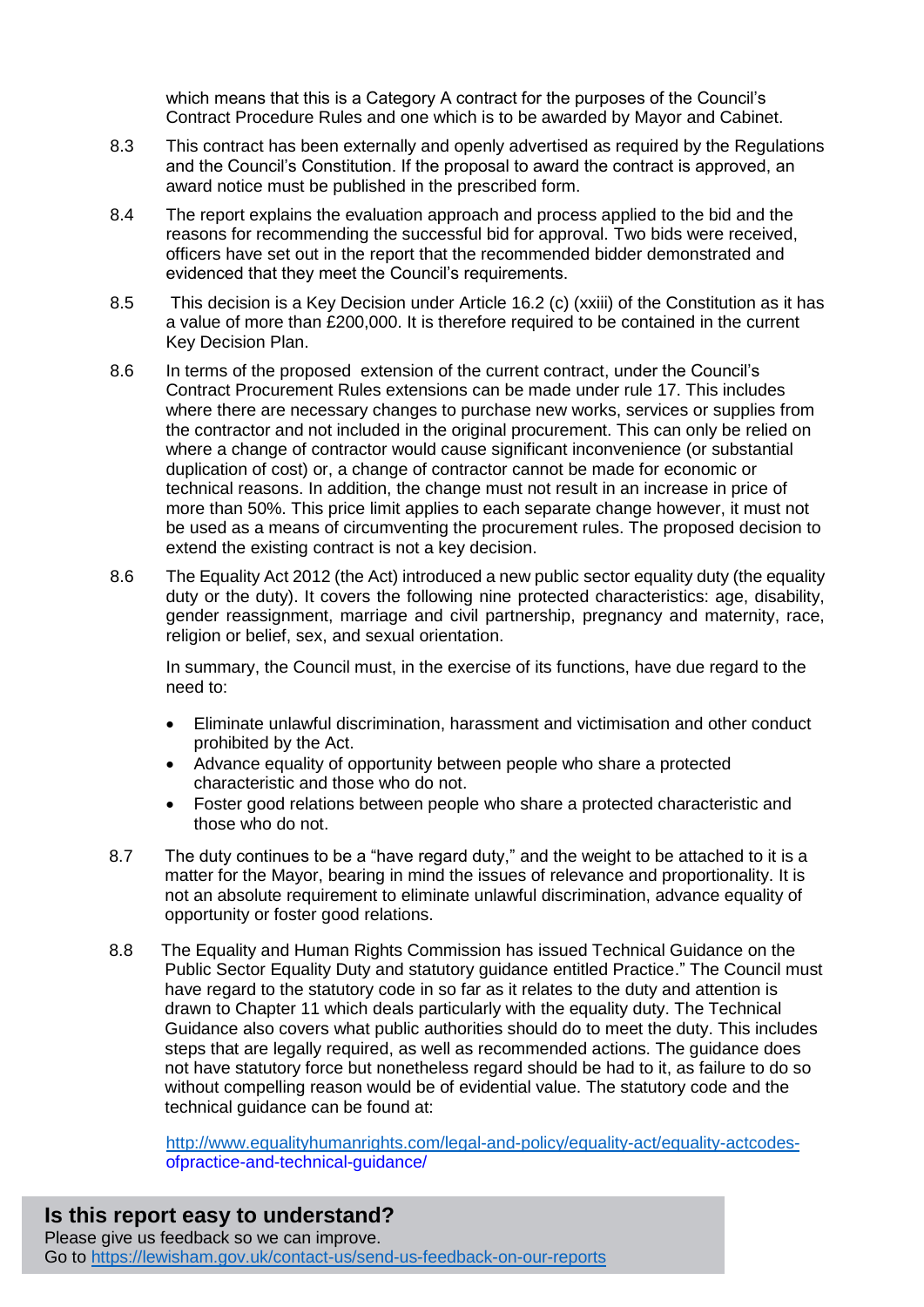8.9 The Equality and Human Rights Commission (EHRC) has previously issued five guides for public authorities in England giving advice on the equality duty:

The essential quide to the public sector equality duty

- Meeting the equality duty in policy and decision-making
- Engagement and the equality duty
- Equality objectives and the equality duty
- **Equality information and the equality duty**
- 8.10 The essential guide provides an overview of the equality duty requirements including the general equality duty, the specific duties and who they apply to. It covers what public authorities should do to meet the duty including steps that are legally required, as well as recommended actions. The other four documents provide more detailed guidance on key areas and advice on good practice. Further information and resources are available at

http://www.equalityhumanrights.com/advice-and-guidance/public-sectorequalityduty/ guidance-on-the-equality-duty/

#### **9. Equalities implications**

The Council's equalities objectives were addressed in the contract documentation and formed part of the criteria used at tender evaluation which included information around Equal Opportunities and the Gender Pay Gap.

#### **10. Climate change and environmental implications**

Tenderers were asked to provide evidence on their own sustainability objectives, and update on their current performance around carbon emissions. Tenderers were also evaluated on their environmental impacts, such as minimising the impact on local air quality, minimising noise, minimising water and energy usage and utilising transport methods.

Moving waste up the waste hierarchy to ensure that the production of waste is minimised, reused, or recycled before energy recovery contributes to the Council's efforts to mitigate the impact of climate change, and to reducing the carbon footprint of the Council's, and Lewisham's, emissions from waste management.

Tackling food waste is a key part of the UK's Resources and Waste Strategy, published in 2018. This opportunity ensures Lewisham has the supply chain in place to plays its role in ensuring food can be separately collected and processed.

The recommended tender will contribute to these objectives by working with the Council in collaboration to promote the benefits of food waste collection, reducing single use plastics and linking the Council with generating renewable energy from the food it collects at the kerbside, and later from schools and businesses. The Council will be working in partnership with a company that is 100% green in its consumption of utilities. The anaerobic digestion and organic waste treatment processes that will be in place are excellent examples of recycling processes for food and garden wastes that generate renewable energy, replace fossil fuel electricity, and to return carbon to land.

The recommended provider has complimentary operations that produce biomethane for transport and depending on the amount of biogas produced, could be used for vehicle fuel.

The services that will be delivered within the contract are environmental in nature.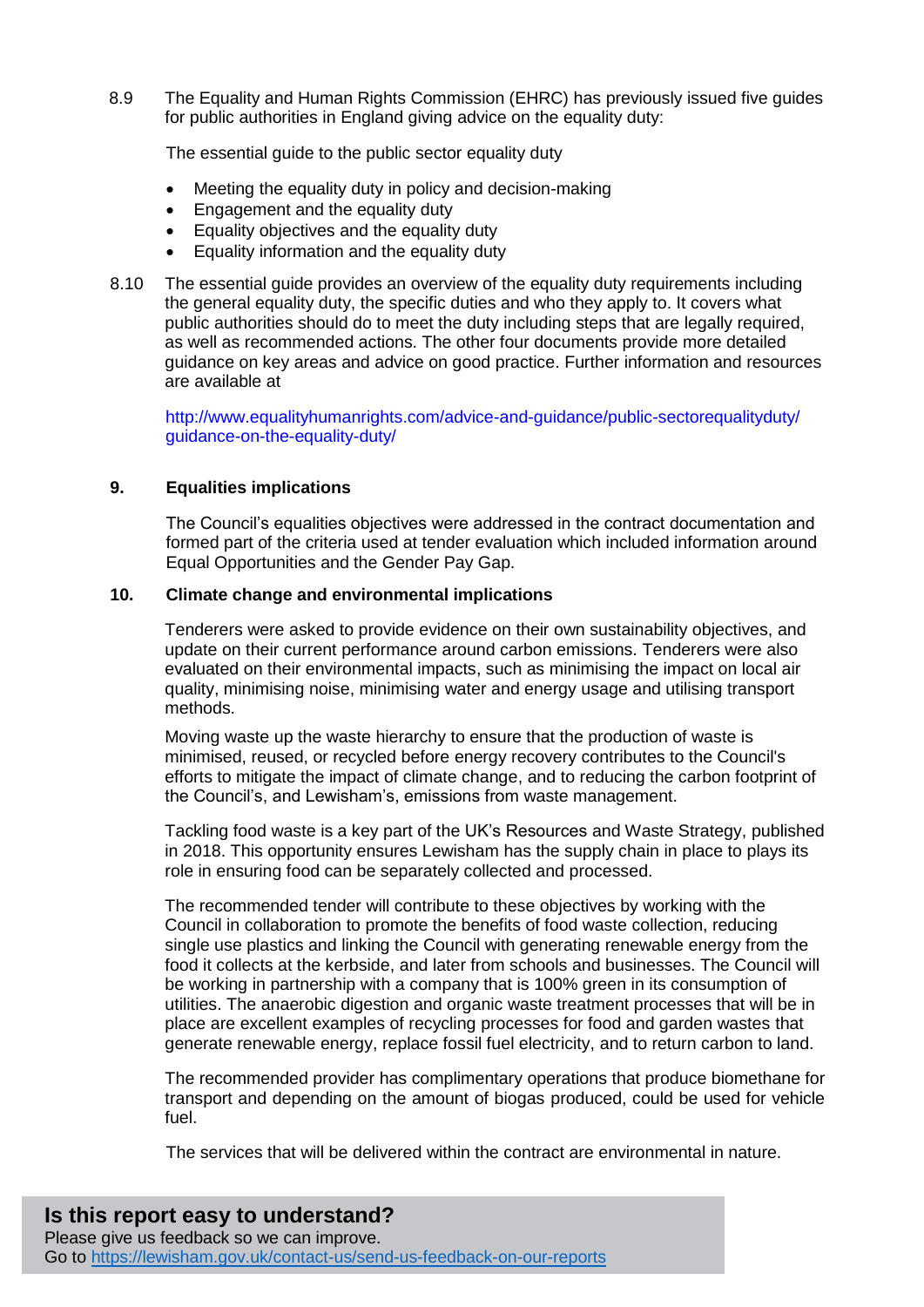#### **11. Crime and disorder implications**

There are no direct crime and disorder implications as a result of this report.

#### **12. Health and wellbeing implications**

There are no direct health and wellbeing implications as a result of this report.

#### **13. Social Value implications**

Tenderers were asked to complete the employment, skills, and business target schedule, indicating the added value in terms of Social Value they will deliver. Weight is given at the tender evaluation stage to points covered by the contractor on a number of issues including fair employment clauses (including the London Living Wage) and local employment opportunities.

#### **14. Background papers**

Mayor and Cabinet approval to procure in April 2021

[http://councilmeetings.lewisham.gov.uk/ieListDocuments.aspx?CId=139&MId=5642&V](http://councilmeetings.lewisham.gov.uk/ieListDocuments.aspx?CId=139&MId=5642&Ver=4)  $er = 4$ 

#### **Glossary**

| Term                               | <b>Definition</b>                                                                                                                                                                      |
|------------------------------------|----------------------------------------------------------------------------------------------------------------------------------------------------------------------------------------|
| <b>London Environment Strategy</b> | The Mayor's London Environment Strategy was published<br>on 31 May 2018. The strategy includes revisions based on<br>feedback from its public consultation.                            |
| Circular economy                   | Is an economic system of closed loops in which raw<br>materials, components and products retain as much of their<br>value as possible.                                                 |
| Greenhouse gas emissions           | Greenhouse gas emissions that stem from human activities<br>and strengthen the greenhouse effect, causing climate<br>change. Most is from carbon dioxide from burning fossil<br>fuels. |
| Food waste                         | In this instance, the food collected from kerbside properties<br>in the London Borough of Lewisham using the collection<br>caddies.                                                    |
| Garden waste                       | In this instance, this is the material collected from the<br>brown 240 litre bins that have subscribed to the garden<br>waste service.                                                 |

#### **Report author and contact**

Paddy Swift, Waste Initiatives and Contracts Manager

phone 020 8314 8078

Email: [Paddy.Swift@lewisham.gov.uk](mailto:Paddy.Swift@lewisham.gov.uk)

#### **For Executive Director for Corporate Services:**

Shola Oio, Strategic Finance Business Partner

Phone: 020 8314 7778

Email: [shola.ojo@lewisham.gov.uk](mailto:shola.ojo@lewisham.gov.uk)

#### **For and on behalf of the Director of Law, Governance and HR**

## **Is this report easy to understand?**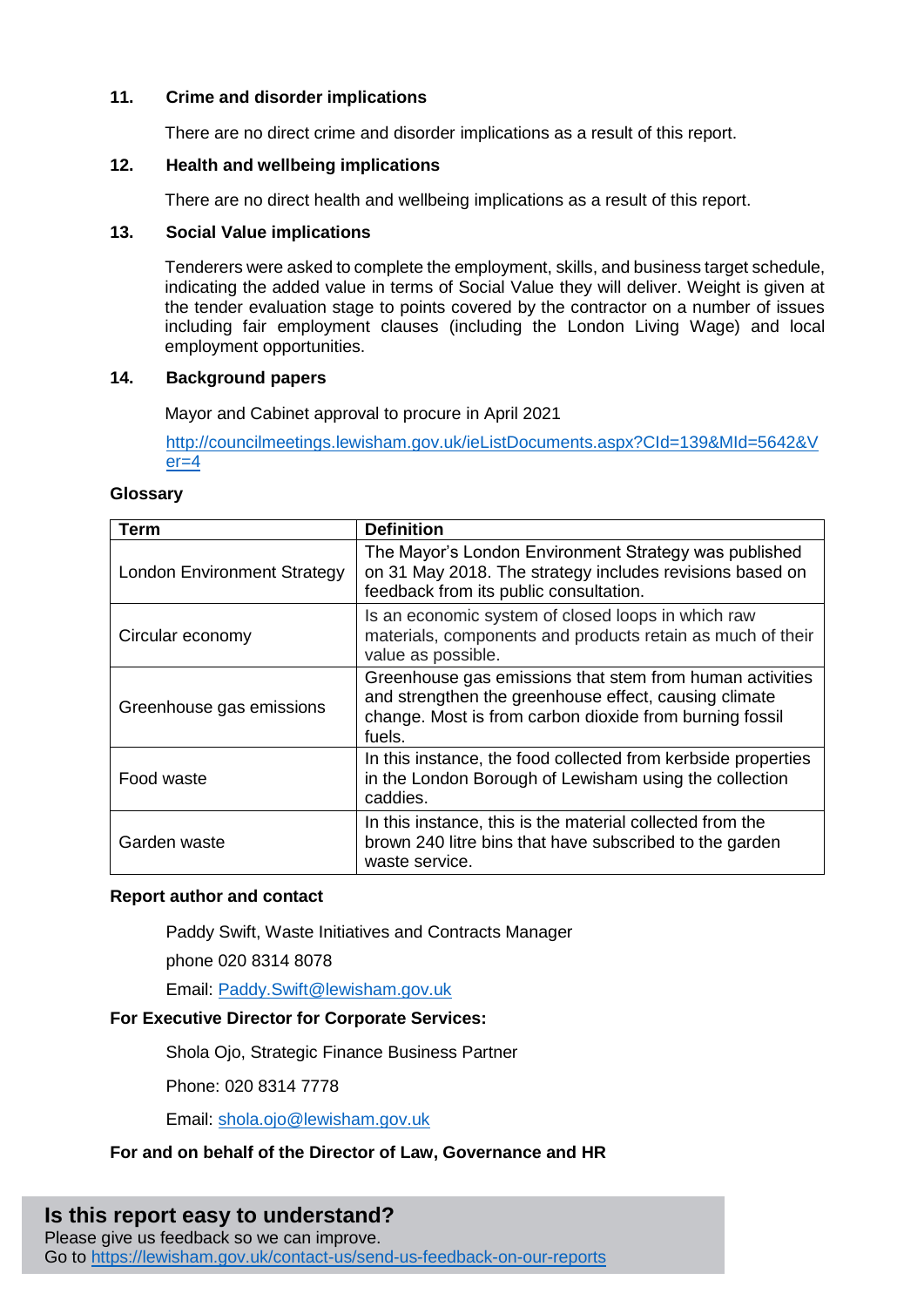Mia Agnew (Senior Lawyer) (Ref JW) 0208 314 7546 | [mia.agnew@lewisham.gov.uk](mailto:mia.agnew@lewisham.gov.uk)

### **Appendix**

#### Procurement timetable

| Event                           | Date                               |
|---------------------------------|------------------------------------|
| Tender issued                   | 15th October 2021                  |
| Clarification deadline          | 8 <sup>th</sup> November           |
| Clarification response deadline | 11 <sup>th</sup> November          |
| Tender return deadline          | 15 <sup>th</sup> November 2021     |
| <b>Tender Evaluation period</b> | w/c 29 <sup>th</sup> November 2021 |
| <b>Moderation Date</b>          | 6 <sup>th</sup> December 2021      |
| Mayor & Cabinet                 | 12th January 2022                  |
| Earliest award decision         |                                    |
| Standstill period               | January 2022                       |
| <b>Mobilisation period</b>      | January 2022                       |
| Earliest contract commencement  | <b>March 2022</b>                  |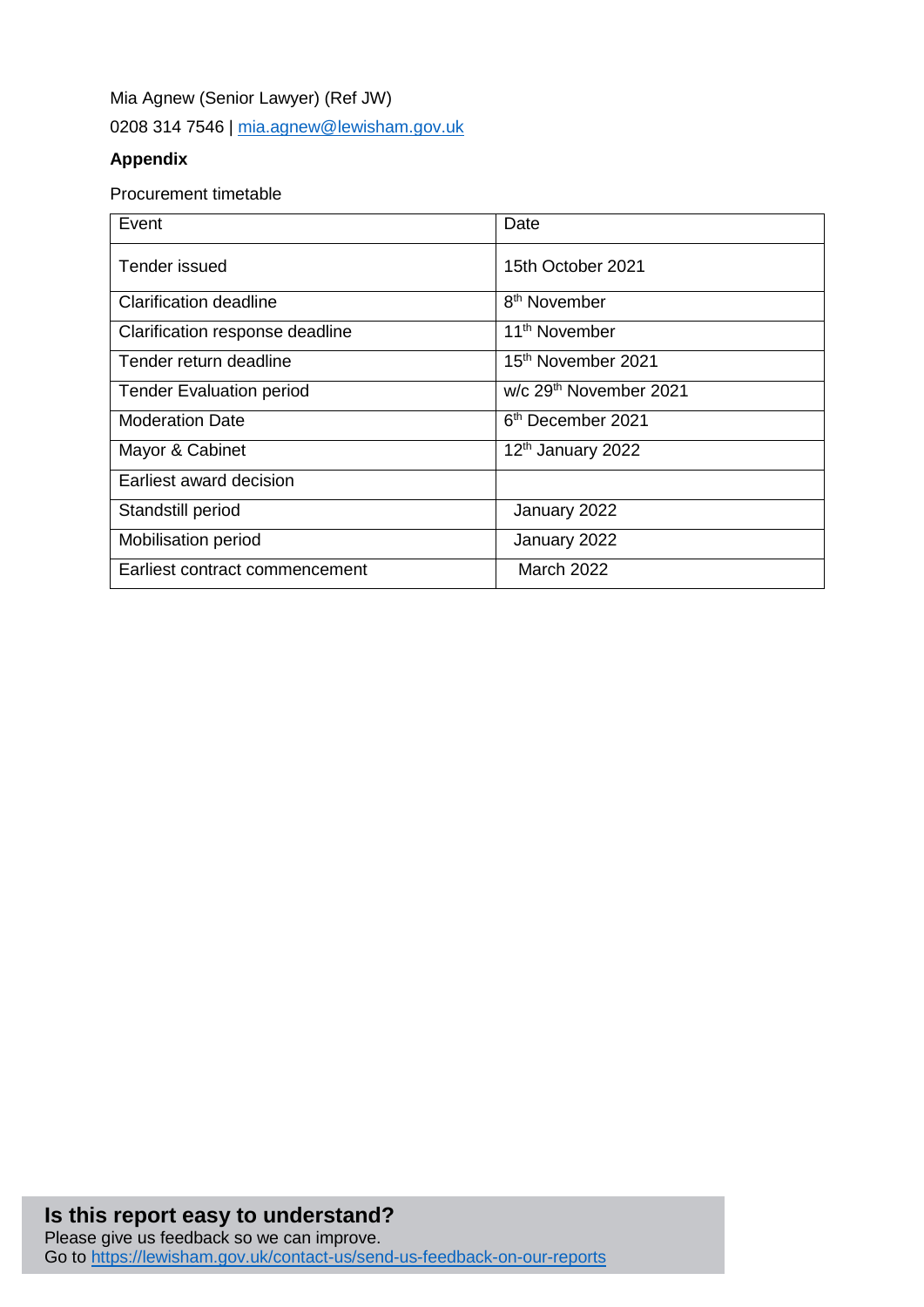Tender evaluation and sub-criteria

| <b>Main Criteria</b><br>(and Weighting)                                                                                                                                                                                                                                                                                                                                                   | Sub-<br>criteria<br>Weighting | Sub-criteria                                                                                                                                                                                                                                                                                                                                                                                                                                                                                                                                              | <b>Method</b><br><b>Statement</b> | <b>Evidence</b><br><b>Required</b> |
|-------------------------------------------------------------------------------------------------------------------------------------------------------------------------------------------------------------------------------------------------------------------------------------------------------------------------------------------------------------------------------------------|-------------------------------|-----------------------------------------------------------------------------------------------------------------------------------------------------------------------------------------------------------------------------------------------------------------------------------------------------------------------------------------------------------------------------------------------------------------------------------------------------------------------------------------------------------------------------------------------------------|-----------------------------------|------------------------------------|
| Service<br>Delivery (13%)                                                                                                                                                                                                                                                                                                                                                                 | 13%                           | Please explain and provide detailed proposals on<br>how you will provide the service as outlined in the<br>specification. Please also provide a staff structure<br>$MS1*$<br>chart for the Processing Site with CVs or Person<br>Specifications for the posts detailing relevant<br>experience.                                                                                                                                                                                                                                                           |                                   | Yes                                |
| Quality and<br>11%<br>Operational<br>Competence (11%)                                                                                                                                                                                                                                                                                                                                     |                               | Please give further details on the type and quality<br>of the materials you expect at your processing<br>facility and the acceptable levels of<br>contamination/tolerance. (6%)<br>Please provide details on contingency measures<br>to ensure that Lewisham Council's vehicles will<br>always be able to tip their loads. (5%)                                                                                                                                                                                                                           | $MS2*$                            | No                                 |
| Outline measures you will take to help the Council<br>hit and exceed their recycling rates for the<br>duration of the contract period and provide<br>Information on any available funding /<br>Service<br>9%<br>Development (9%)<br>sponsorships that may assist the Council's<br>recycling and waste reduction initiatives, for<br>example, help with recycling education in<br>schools. |                               | MS3                                                                                                                                                                                                                                                                                                                                                                                                                                                                                                                                                       | No                                |                                    |
| Health & Safety &<br>Covid- 19 (3%)                                                                                                                                                                                                                                                                                                                                                       | 3%                            | Please describe what measures you will<br>undertake to ensure the safety of clients, drivers<br>and staff providing the service at your<br>Contractor's Site and include PPE and the<br>arrangements concerning tipping procedures and<br>movements of staff on the Contractor's<br>Site considering The Health Protection<br>(Coronavirus) Regulations 2020 and published<br>government advice.                                                                                                                                                          | MS4                               | Yes                                |
| 10%<br>Social Value (10%)                                                                                                                                                                                                                                                                                                                                                                 |                               | Please detail how you propose to deliver Social<br>Value as part of this project and how you will<br>neet the proposed Social Value targets over the<br>life of the contract. For your reference, please<br>see Section 10.3 of the Specification for a<br>template version of a London Borough of<br>Lewisham Social Value Monitoring Report which<br>provides an example of how the Council<br>structures the tracking of Social Value<br>commitments.<br>A) Employment, Skills and Economy (6%)<br>B) Greener Lewisham (2%)<br>Healthier Lewisham (1%) | MS <sub>5</sub>                   | No                                 |

# **Is this report easy to understand?**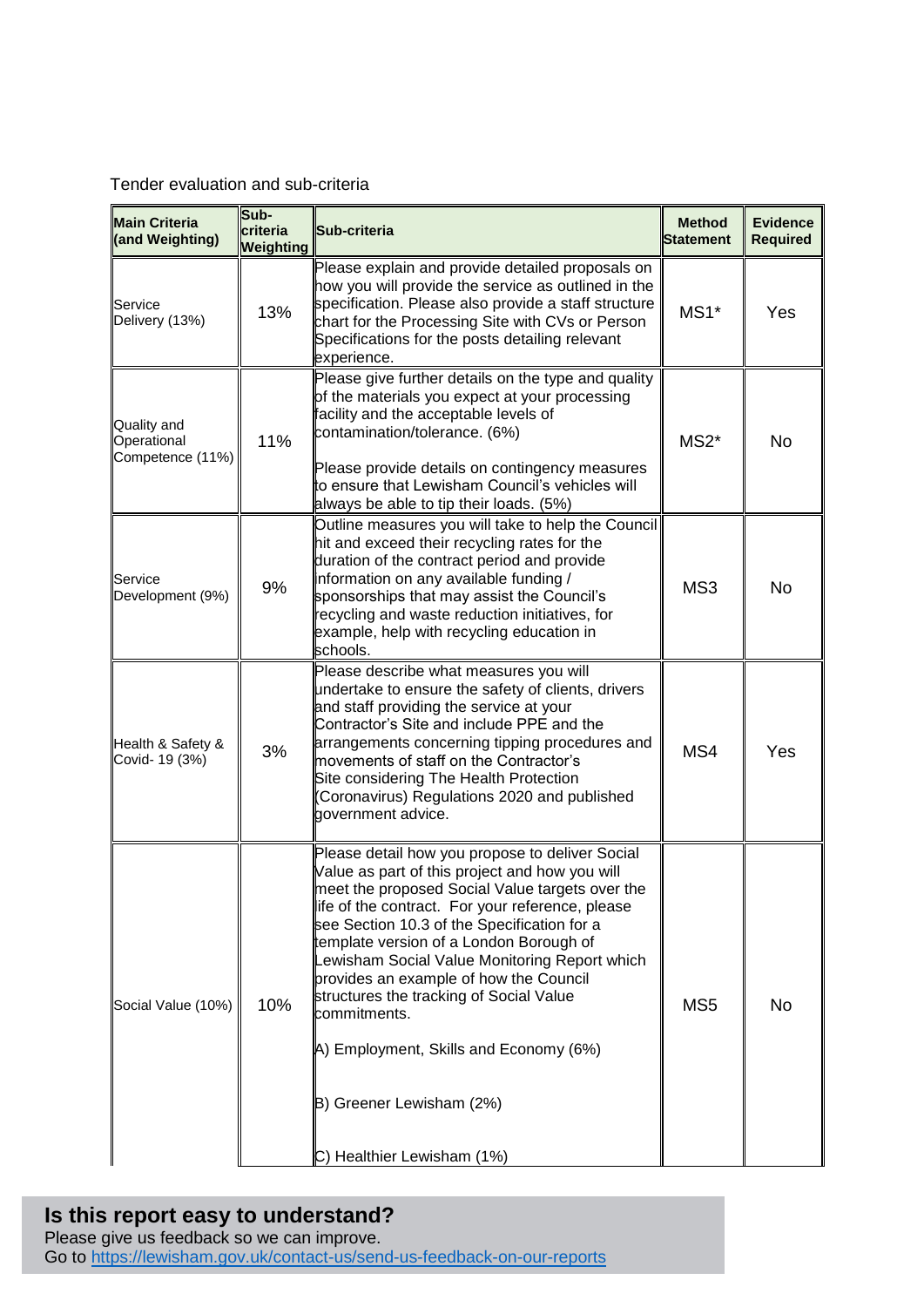|                                        |                     | D) Training Lewisham's Future (1%)                                                                                                                                                                                                                                                                                                                  |                 |    |
|----------------------------------------|---------------------|-----------------------------------------------------------------------------------------------------------------------------------------------------------------------------------------------------------------------------------------------------------------------------------------------------------------------------------------------------|-----------------|----|
| Environment and<br>Sustainability (3%) | 3%                  | Describe the measures your organisation is<br>taking to minimise its environmental impacts of<br>operations and the measures being taken to<br>reduce emissions from vehicles and energy<br>consumption from buildings? Do you have carbon<br>reduction policies in place and plans for vehicles<br>to go electric at some point in the future?     | MS <sub>6</sub> | No |
| Equality, Diversity &<br>Inclusion 1%  | 1%                  | Please describe how you would implement equal<br>opportunities within the context of the<br>specification clearly setting out how you will<br>promote and safeguard equality, diversity and<br>Inclusion throughout the length of the contract.                                                                                                     | MS7             | No |
| <b>GDPR</b> and Data<br>Handling       | Information<br>Only | Please provide a clear description of how you will<br>store and manage data in relation to the proposed<br>services, and how you will comply with GDPR<br>regulations.                                                                                                                                                                              | MS8             | No |
| Climate Change                         | Information<br>Only | Tenderers are required to report on their<br>corporate carbon emissions as an organisation<br>using an accredited method;<br>To disclose what those emissions are<br>To identify what actions or modifications they<br>have included (if any) in relation to the goods or<br>services tenderers are proposing that will reduce<br>carbon intensity. | MS9             |    |